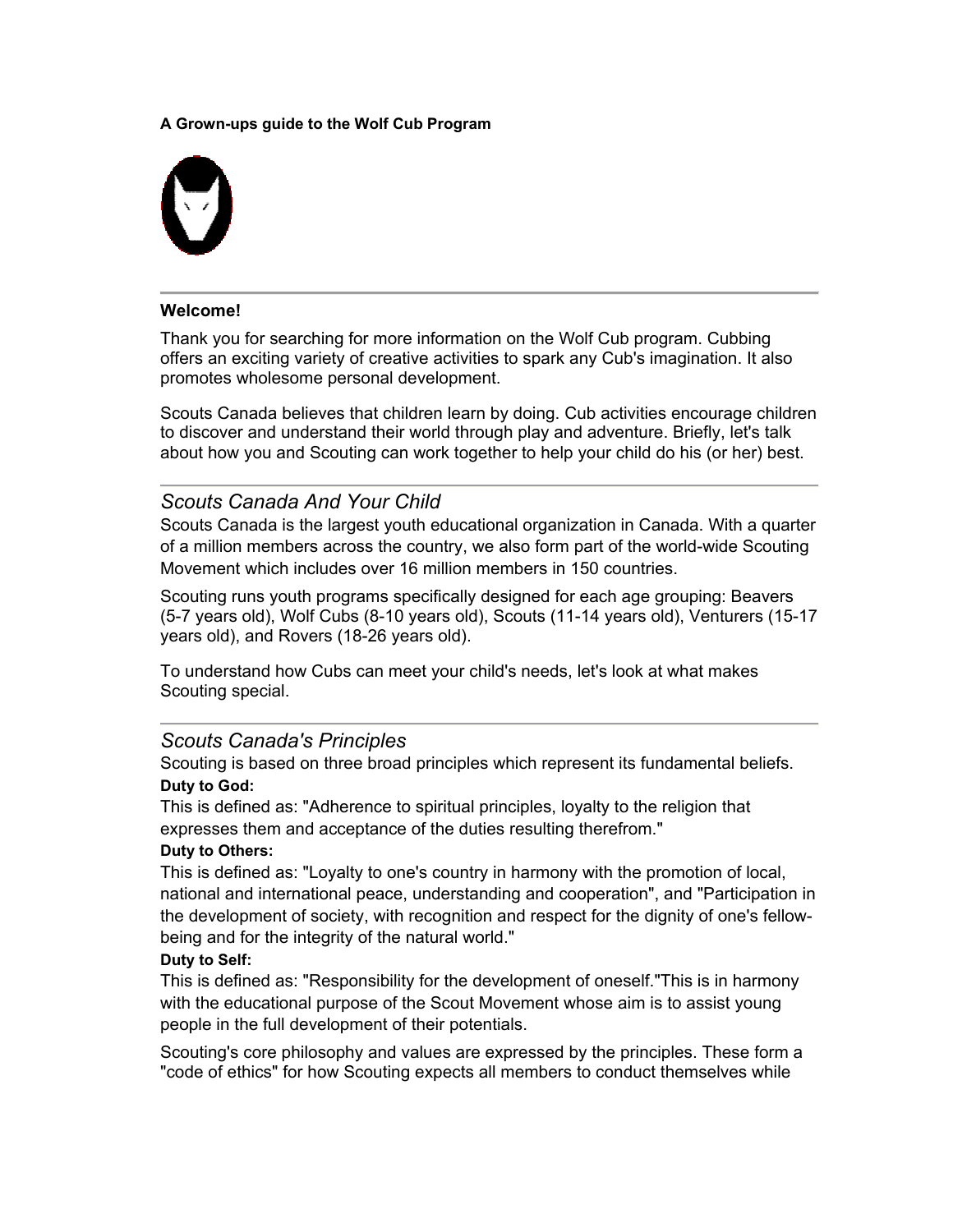participating in activities. The Wolf Cub's promise, law and motto are age-appropriate versions of Scouting's principles.

#### **Wolf Cub Promise, Law And Motto**

#### **Promise**

I promise to do my best To love and serve God, to do my duty to the Queen; To keep the law of the Wolf Cub pack, And to do a good turn for somebody every day.

#### **Law**

(i) The Cub respects the Old Wolf \*,

- (ii) The Cub respects himself.
- *\* (an "Old Wolf" refers to a leader or any respected adult)*

#### **Motto:**

Do Your Best

#### **Scouts Canada's Mission**

Scouting's principles are put into action and focus through our mission statement. Scouting's mission is:

"To contribute to the education of young people, through a value system based on the Scout Promise and Law, to help build a better world where people are self fulfilled as individuals and play a constructive role in society."

Scouting's mission seeks to help develop the whole child. While some children may excel in school or when playing sports, to fit into society a person must be wellrounded mentally, physically, socially and spiritually to the best of their ability

### **Cub Program Goals**

In order to fulfil Scouting's principles and mission, the Cub program is geared specifically to meet the developmental needs of most 8-10 year olds. The program emphasizes activities which encourage Cubs to:

- express and respond to God's love in their daily lives
- do their best
- keep fit
- satisfy their curiosity, and need for adventure and new experiences
- be creative and develop a sense of accomplishment
- make choices
- develop a sense of fair play, trust and caring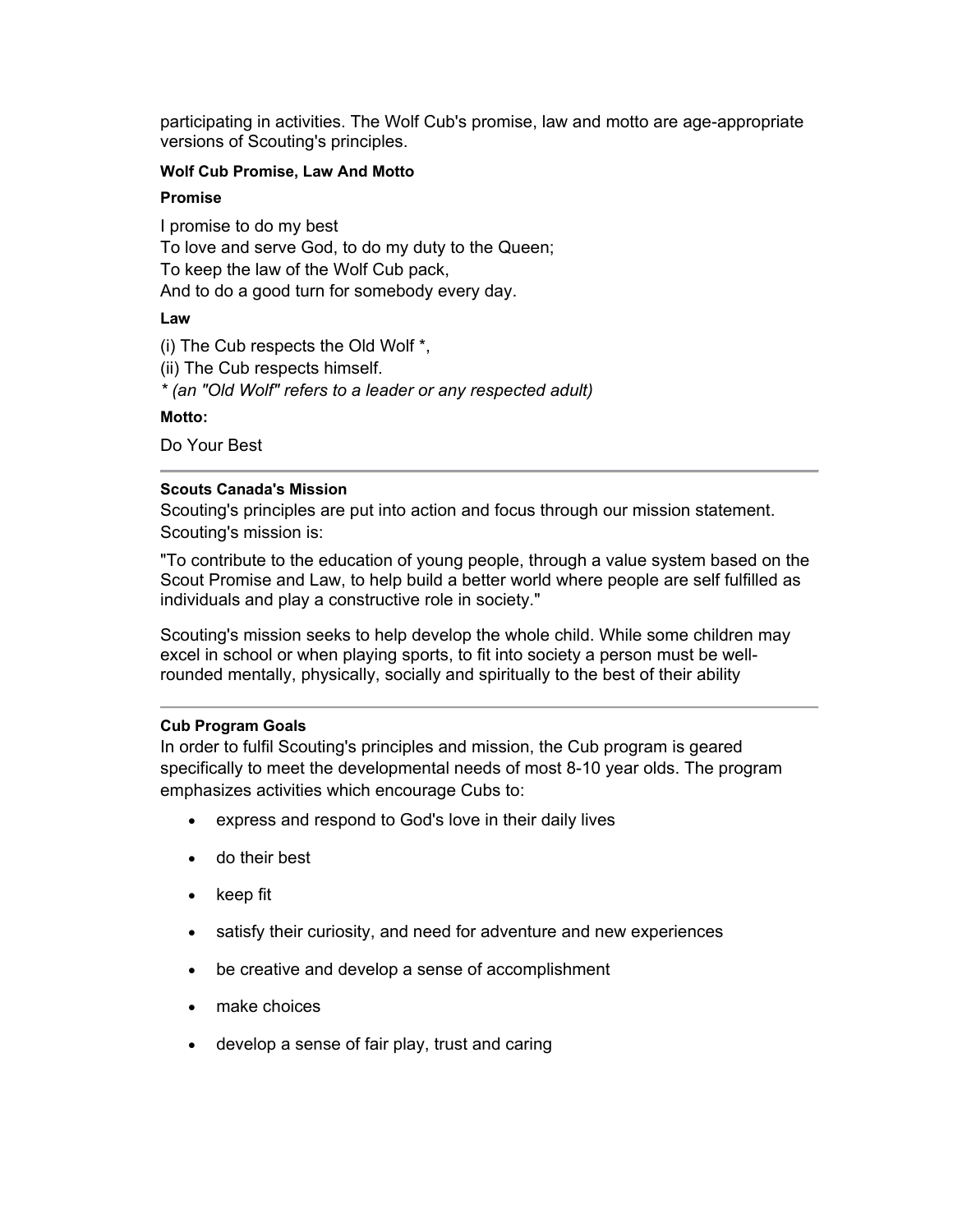- work together in small groups, and experience being a leader
- participate in outdoor activities
- learn about the natural world and their part in it.

In Wolf Cubs, "Do Your Best" nicely sums up the approach to activities described in this book. Cubs need adult support and approval as they play, learn and discover. Children need this for building self-esteem and self-confidence. It is critical for them to feel a sense of accomplishment for what they did, rather than being taught that only winning counts. Scouting believes that Cubs who "do their best" in any activity deserve equal recognition and praise.

### **How Packs Are Organized**

The Wolf Cub theme is based on Rudyard Kipling's The Jungle Book. It provides a sense of outdoor adventure and fantasy that appeals to a Cub's imaginative mind. The "pack" refers to all members in your child's Cub program. Within the pack, Cubs are broken into small groups called "sixes". A Cub who is asked to lead a "six" is called a "sixer". The Sixer has an assistant called a "second". Cubs usually rotate through these early leadership jobs based on age and experience.

The primary adult leader of the pack is referred to as "Akela" -- the name of the old wolf and leader of the pack in The Jungle Book. Other leaders take a "jungle name" such as Baloo (the bear), or Bagheera (the panther). Your pack may also have a "Kim" -- a Scout who works with the Cubs. Kim is another Kipling character. Older Cubs are sometimes invited to work with a Beaver colony. Each Cub helper working in a colony is called "Keeo", after a character in the Beaver book Friends of the Forest.

The leaders in your Cub's pack are supported by a group committee. The committee is responsible for ensuring the programs offered meet Scouts Canada's guidelines and that the pack has enough resources to operate effectively. The group committee represents a sponsor which is the overall partner with Scouts Canada. Sponsors are typically community centres, clubs, religious institutions or parent groups. The sponsor works closely with Scouts Canada to ensure Scouting programs and resources are meeting the needs of all its youth and adult members.

After learning a bit about Cubs, your child will be ready to become "invested", or formally welcomed, into the pack. You will be invited to attend the "investiture ceremony" to help welcome your child into the Cub pack.

## *Your Role in Cubbing*

Scouting is a family-based organization. Activities we offer, plus the values and skills we provide, are aimed at supporting your efforts to teach your child what is needed to become a well-rounded person. Your personal involvement is important to help reinforce the lessons your Cub learns. Here are some suggestions to help you become involved: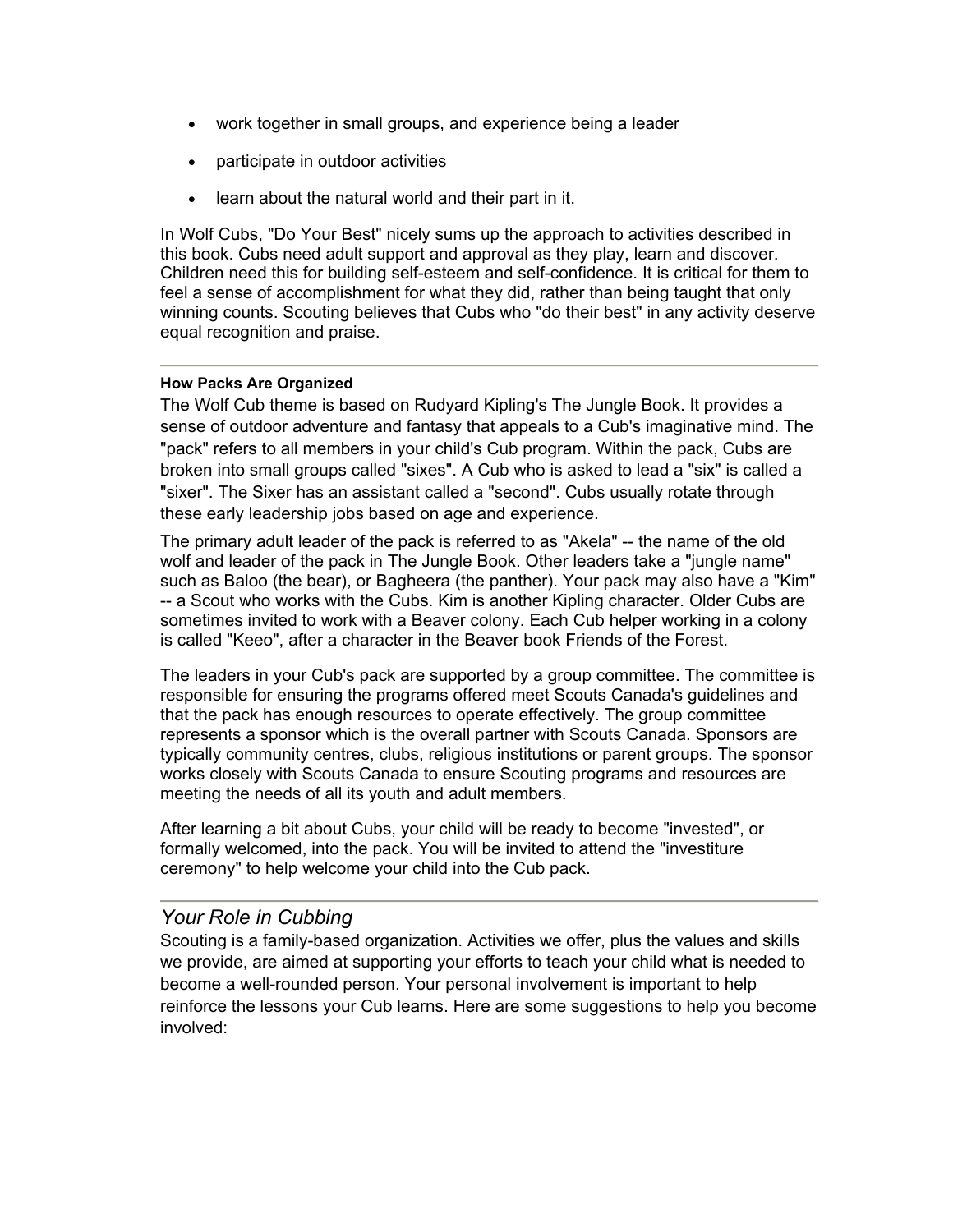- Sit down with your child and look through the Cub book together. What activities do you find interesting or appealing? How could you work on these activities as a family?
- Find out what activities leaders plan to run in your child's pack. Most leaders set aside time at the first meeting to ask Cubs what they would like to do. They draw up program plans from the children's input.
- Get to know leaders by their real names. Too often parents only know leaders by their "jungle" names. Leaders are truly interested in your child's welfare. Tell them what your child likes to do. This will help them plan fun activities.
- If your Cub is interested in working on an activity outside of the meeting, or you want to make it a family project, talk over your plans with the leaders. They can provide useful tips and tell you how well it fits into the weekly programs.
- Your talents, hobbies and interests are great program assets worth sharing with children. Find out how you can become a resource for the pack's programs. This will let you spend valuable time with your child and share experience. Cubs really enjoy showing off for an adult family member who attends a meeting. This sense of pride helps strengthen adult-child relations. When your child joins Cubs, you become part of the pack's support team.
- Become a leader. Scouts Canada offers up-to-date training and resource materials. Leadership is fun and exciting. You will be with your Cub during a special time and see him (or her) develop and grow before your eyes. As well, the friendship and camaraderie you'll share with other parents can lead to longlasting relationships and memories.

### **Helping Cubs Stay Safe And Healthy**

A child's health and safety are the most important issues facing any parent. The world is quickly changing and the stress on today's Cub is growing daily. The Wolf Cub program has specific activities which help a child explore important social issues, such as alcohol and drug abuse, smoking and personal safety. Take the opportunity to discuss these issues openly. It is a perfect chance to share your insights, values and experience with your child.

The Cub Book will introduce your child participation within six activity areas. While your Cub will only see the fun and excitement the activities present, each area focuses on a clear purpose and goal.

The purpose and goals for each activity area set out how the activities are relevant to today's child while meeting developmental needs.

### **THE NATURAL WORLD ACTIVITY AREA**

**Purpose:**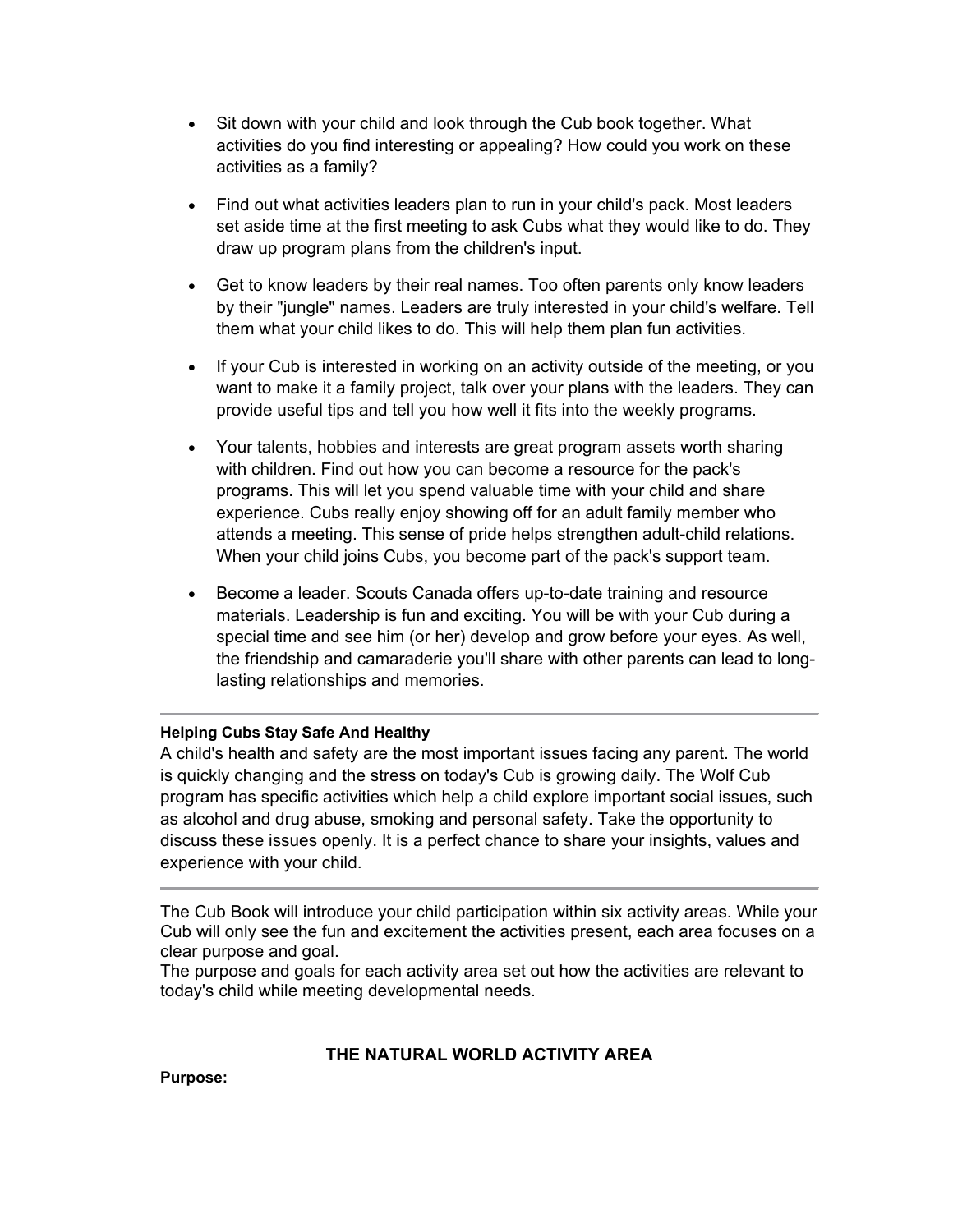To create a feeling of care and concern for the natural world and an interest in nature study.

**Goals:** 

- To provide practical environmental activities that explore the wonders of nature.
- To develop an understanding that all life requires food, water, shelter and space.
- To explore and develop an understanding of the positive and negative impacts people have on the environment.
- To give direct ideas on how to help the environment in everyday situations.

# **THE OUTDOOR ACTIVITY AREA**

## **Purpose:**

To provide opportunities for Cubs to develop self-confidence and early leadership skills through the introduction of basic camping and other outdoor pursuits. **Goals:** 

- To instruct Cubs on how to enjoy the outdoors safely.
- To introduce Cubs to various outdoor pursuits through age-appropriate activities based on simple skill learning and fun.

# **THE CREATIVE EXPRESSION ACTIVITY AREA**

## **Purpose:**

To encourage Cubs to creatively explore and express themselves throughactivities which utilize imagination and innovation.

## **Goals:**

- To develop a creative outlet for child interests through the use of music, arts,and crafts in the Cub program.
- To enhance Cub awareness of how modern technology can be used for creative expression.
- To stimulate and foster Cub literacy through activities which promote, or require, reading skills.
- To provide opportunities for Cubs to pursue a project from start to finish, thereby producing a sense of accomplishment.

# **THE HEALTH AND FITNESS ACTIVITY AREA**

**Purpose:**